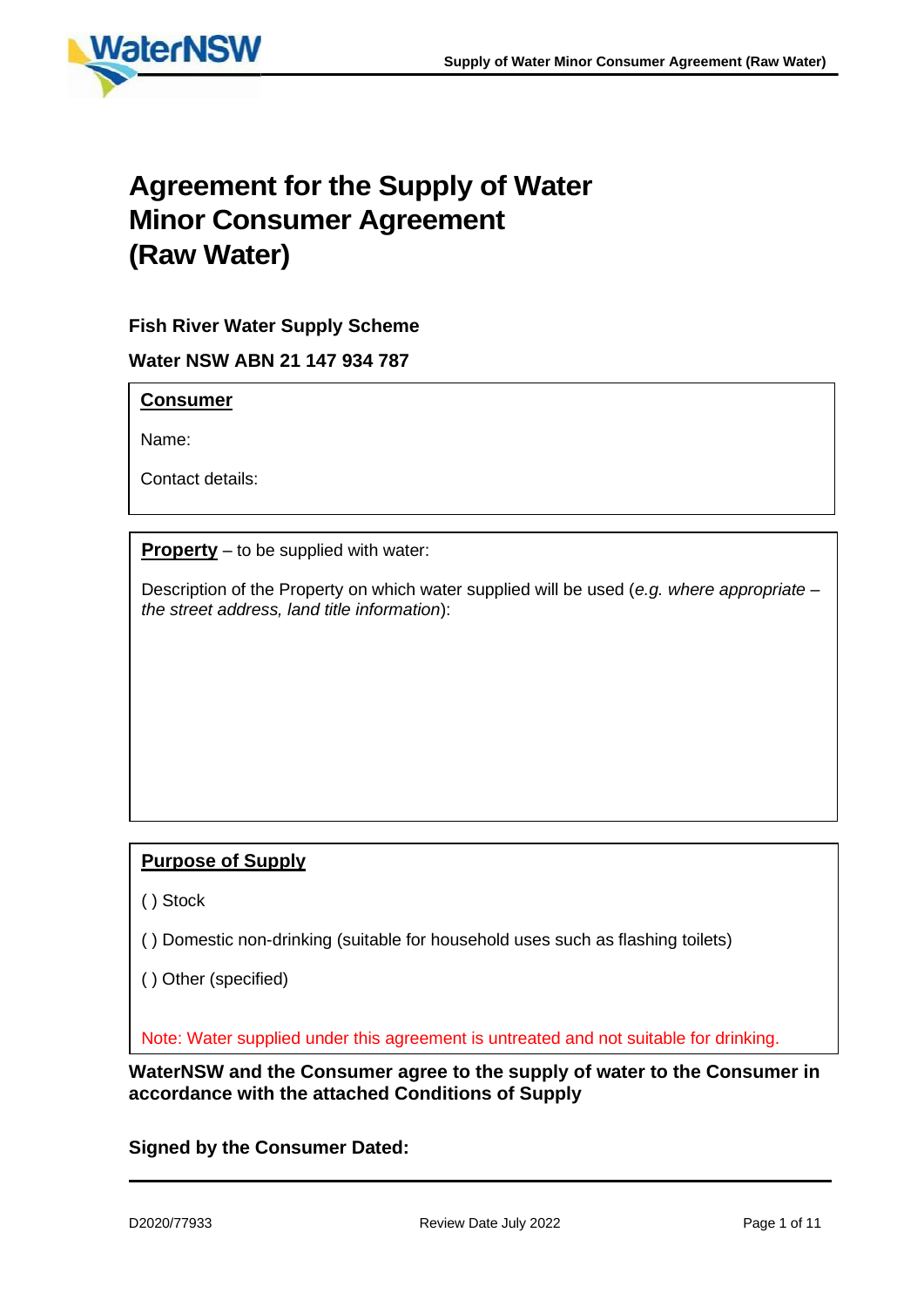

| <b>Clause Number</b> | <b>Heading</b>                                            | Page            |
|----------------------|-----------------------------------------------------------|-----------------|
| 1                    | <b>Definitions</b>                                        | $\mathbf{2}$    |
| $\mathbf{2}$         | <b>Commencement Date</b>                                  | $\mathbf{2}$    |
| 3                    | <b>New Agreement</b>                                      | 3               |
| 4                    | <b>Termination or Variation of Agreement by WaterNSW</b>  | 3               |
| 5                    | <b>Point of Supply</b>                                    | 3               |
| 6                    | <b>Meters and Valves</b>                                  | 3               |
| 7                    | <b>Consumer Responsible Downstream of Point of Supply</b> | 4               |
| 8                    | <b>Entry for Inspection</b>                               | 4               |
| 9                    | <b>Use of Water</b>                                       | 4               |
| 10                   | <b>Water Quality</b>                                      | 4               |
| 11                   | <b>Public Liability</b>                                   | 4               |
| 12                   | <b>Restrictions</b>                                       | 5               |
| 13                   | <b>Interruptions to Supply</b>                            | 5               |
| 14                   | <b>Sole Use by Consumer</b>                               | $5\phantom{.0}$ |
| 15                   | <b>Charges for Water</b>                                  | 5               |
| 16                   | <b>Variation of Charges</b>                               | 6               |
| 17                   | <b>Notice of Payment</b>                                  | 6               |
| 18                   | <b>Payment of Accounts</b>                                | 6               |
| 19                   | <b>Transfer of Premises</b>                               | 6               |
| 20                   | <b>Disconnection and Reconnection</b>                     | 7               |
| 21                   | <b>Termination of Agreement</b>                           | 7               |
| 22                   | <b>Complaints or Disputes</b>                             | $\overline{7}$  |
| 23                   | <b>Privacy</b>                                            | 8               |
| 24                   | <b>Public Disclosure</b>                                  | 8               |
| 25                   | <b>Governing Law</b>                                      | 9               |
|                      |                                                           |                 |
|                      | Schedule 1 - Fish River Water Scheme Charges              | 10              |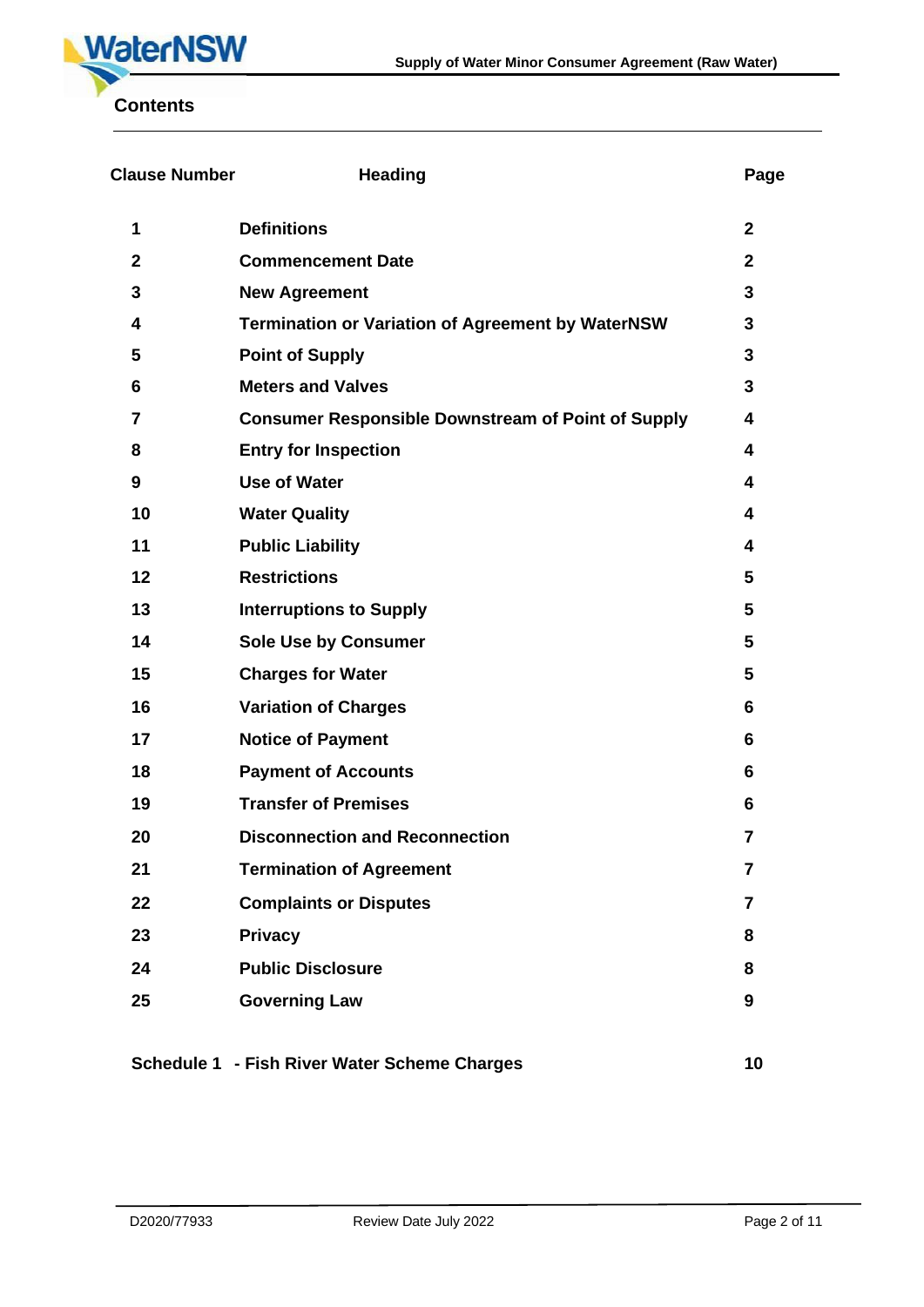

# **Date** 20

# **Parties**

**Consumer** is that Party named in **Definitions** ("**Consumer**")

**Water NSW** (ABN 21 147 934 787) of Level 14, 169 Macquarie Street Parramatta NSW 2150 ("**WaterNSW**") (each of the Consumer and WaterNSW are a 'party' and together they are the 'parties')

# **Forward**

WaterNSW is a State-Owned Corporation established under section 4 of the Water NSW Act 2014 which operates under an Operating Licence issued and monitored by the Independent Pricing and Regulatory Tribunal (IPART).

A function of WaterNSW is to supply water to other persons and bodies, but under terms and conditions that prevent the person or body concerned from supplying water for consumption by others within the State of NSW unless the person or body is authorised to do so by or under an Act.

It is a requirement of WaterNSW's Operating Licence that it must establish and maintain agreements with each of its customers to whom it supplies water, which agreements set out the terms and conditions for the supply of water. WaterNSW is only able to supply water to customers in accordance with the terms and conditions of a Customer Supply Agreement.

The Consumer has requested that WaterNSW supply water to them. In compliance with section 20 of the Water NSW Act 2014 (NSW) and part 6.1 of the Operating Licence WaterNSW has agreed to supply water to the Consumer in accordance with the terms and conditions of this Agreement.

# **Operative provisions**

#### **1. Definitions**

In this document:

**"Agreement"** means this agreement and includes any Schedules or Annexures forming part of and attached to this Agreement.

**"Consumer"** means a person as defined in the Interpretation Act 1987 (NSW) at the Property as defined on page one of this Agreement.

**"Plumbing Code of Australia"** means the National Plumbing Code of Australia as produced by the Australian Building Code Board "**Point of Supply"** means the location referred to in **Clause 4** being immediately downstream of a WaterNSW meter.

**"Property"** means the land supplied with water under this Agreement being the land at which the water will be used and identified on page one of this Agreement.

## **2. Commencement Date**

This Agreement will commence on the date WaterNSW receives this Agreement signed by the Consumer.

#### **3. New Agreement**

Upon the commencement of this Agreement any previous Agreement for the supply of water to the Property between WaterNSW and the Consumer is terminated and is replaced by this Agreement, except as to any outstanding monies or accrued rights.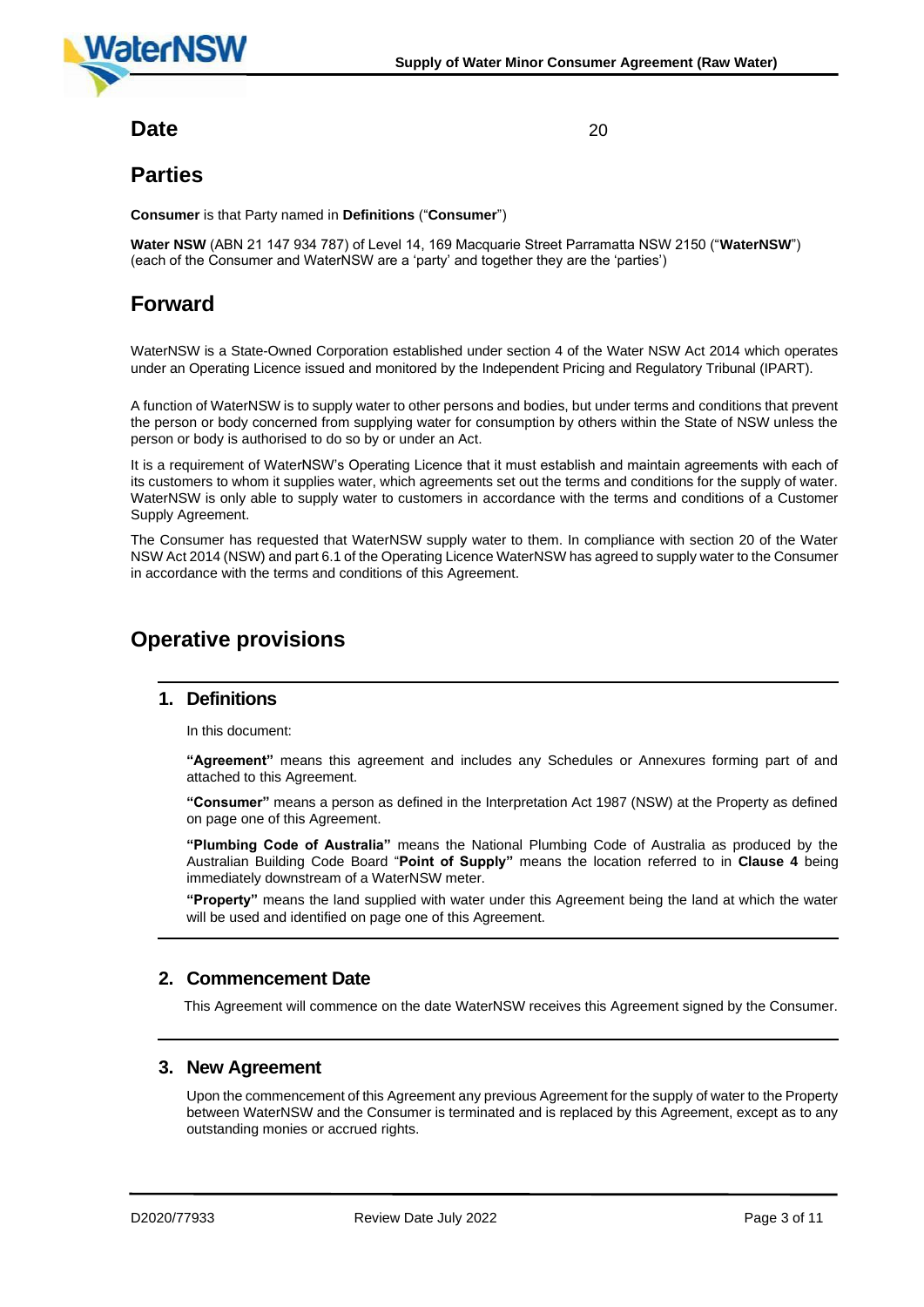

# **4. Point of Supply**

WaterNSW will provide and the Consumer will take (subject to these clauses) a supply of water at a point selected by WaterNSW adjacent to one of its main pipelines.

# **5. Meters and Valves**

(a) WaterNSW will install and maintain, between its main and the Point of Supply, a meter to record the amount of water taken by the Consumer.

WaterNSW may also install and maintain such pipes, strainers, pressure-reducing valves, pressure-relief valves or valve chambers and backflow prevention devices as WaterNSW may deem necessary between its main and the Point of Supply.

Any equipment installed by WaterNSW will remain the property of WaterNSW.

- (b) The cost of equipment and of installing equipment referred to in Clause 5(a) including, if necessary, tapping the main will be paid by the Consumer.
- (c) The Consumer will pay WaterNSW the cost of repair or replacement of the meter and/or any of the equipment installed between the main and the Point of Supply following damage or failure due to any cause other than mechanical breakdown.
- (d) If the meter registers inaccurately or fails to register, WaterNSW may estimate the quantity of water supplied to the Consumer in the period of that inaccuracy or failure and that estimate will be used to calculate or adjust any amount payable under Clause 15 below.
- (e) A Consumer may request a meter test. The Consumer will pay WaterNSW a 'meter test fee' (refer Schedule 2) if the test shows that the meter is reading within three percent of the true flow.

# **6. Consumer Responsible Downstream of Point of Supply**

- (a) The Consumer is:
	- (i) responsible for connection to the Point of Supply and any plumbing downstream thereof; and
	- (ii) liable for all the costs arising in relation to that connection.
- (b) The Consumer's plumbing must comply with the Plumbing Code of Australia.
- (c) The Consumer must notify WaterNSW of any leakage of water supplied under this Agreement whether before the Point of Supply or after that point as soon as possible after becoming aware of the leak.

#### **Supply of Water in the Fish River Scheme**

- (d) The Consumer acknowledges and agrees that the **Water Management (General) Regulation 2011 (NSW)** creates a number of offences which are relevant to the supply of water in the Fish River Water Supply Scheme, including it is an offence for: (i) a person to:
	- A. cause or allow a plumbing fitting to be used, or
	- B. cause or allow a plumbing fitting to be out of repair, or
	- C. cause or allow anything else to be done,
		- so as to waste water supplied by WaterNSW

(ii) an occupier or owner of land to fail to protect a meter or meter fittings that is/are connected to or form part of a water supply service pipe for the land

(iii) an owner of land to not ensure that:

- A. the installation of any water service, and the connection of any such water service to the water supply authority's system, are done by the holder of a plumbing permit, and
- B. any such water service complies with the Plumbing Code of Australia and is kept in good order and clause and free from blockages or leakages.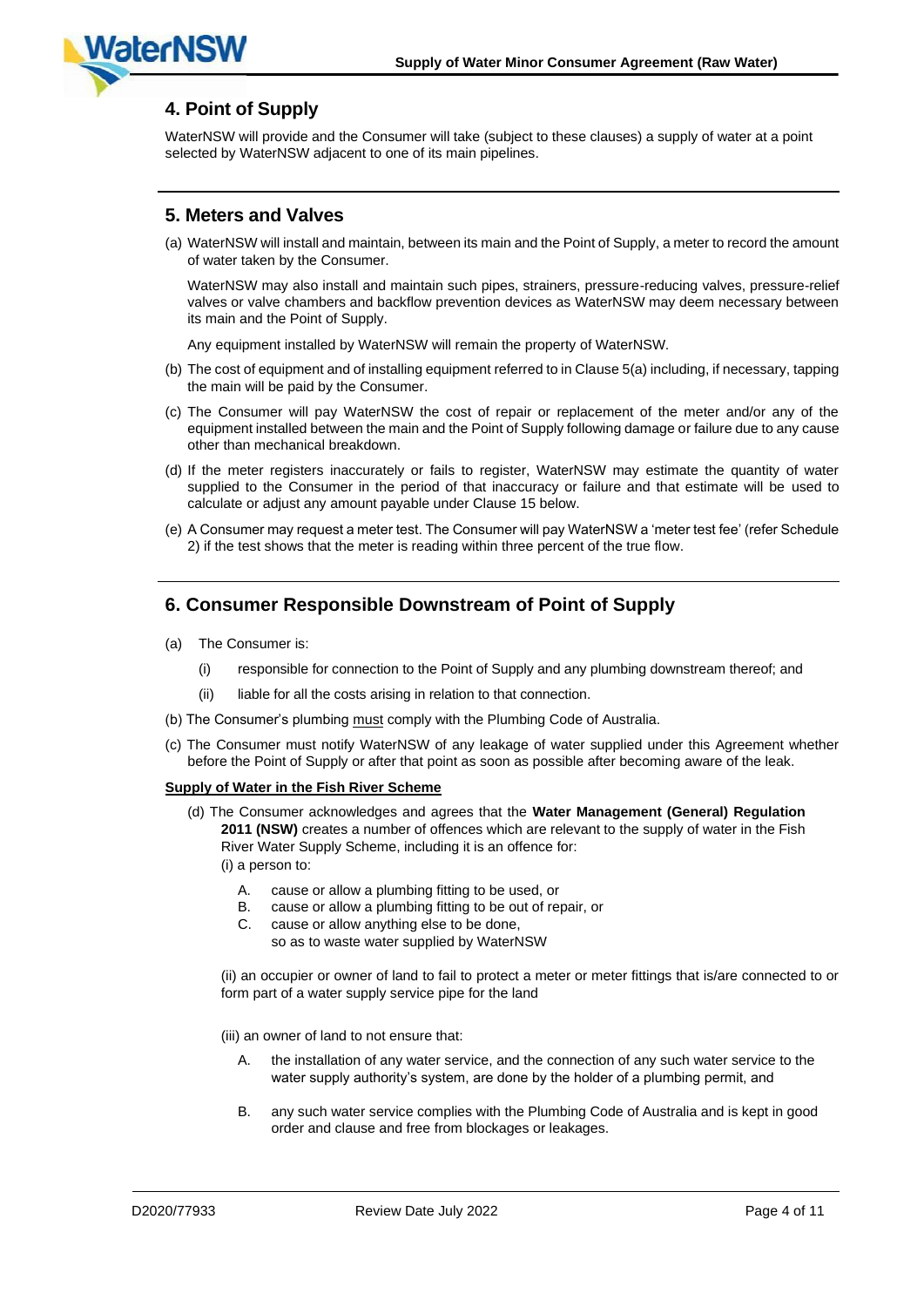# **7. Entry for Inspection**

**WaterNSV** 

- (a) WaterNSW may by its employees and agents enter the Consumer's Property at any time and there exercise any functions which WaterNSW may reasonably consider necessary or expedient in connection with the water supply including reading a meter.
- (b) The Consumer will ensure safe access within the Consumer's Property to and from the location of the Point of Supply or Consumer's works for the entry and exercise of functions of WaterNSW employees and agents.

#### **8. Use of Water**

- (a) Water supplied under this Agreement may be used only for domestic and stock purposes unless otherwise approved in writing by WaterNSW.
- (b) Water supplied is not to be wasted.

## **9. Water Quality**

- (a) The Consumer acknowledges that the water supplied by WaterNSW under this Agreement is harvested from our declared catchment areas is raw untreated water which without limitation may have these characterises:
	- (i) Runoff water from land used for agricultural and animal grazing;
	- (ii) Diverse and point source runoff water from urban and industrial processes;
	- (iii) Bacteriologically or chemically contaminated;
	- (iv) Have unacceptable qualities for you concerning taste and odour;
	- (v) Is not intended for personal, domestic or house hold use; and
	- **(vi) Is not a POTABLE SUPPLY suitable for drinking.**
- (b) WaterNSW provides no warranty or representation as to the safety of the water or its suitability for any purpose, which without limitation includes drinking and use for personal, domestic or house hold use.
- (c) The Consumer must affix to, or in the immediate vicinity to, any tap or outlet of the water a sign or label with the which describes the water as **"NON-POTABLE WATER: DO NOT DRINK.**

## **10. Public Liability**

- (a) The Consumer is responsible to ensure that water supplied by WaterNSW is used in accordance with Clauses 8 and 9.
- (b) The Consumer indemnifies WaterNSW against any claims resulting from failure to protect third parties from unapproved use of the water.

## **11. Exclusion of Crown Liability**

(a) Nothing in this Agreement affects the operation of Sections 397, 398, and Part 2 of Chapter 6 of the Water Management Act, 2000 (NSW) and section 113 of the Water NSW Act 2014 (NSW) and it is intended that if there is any conflict between a clause of this Agreement and any provision of the Water Management Act 2000 (NSW) or the Water NSW Act 2014 (NSW), then the relevant legislative provision will apply.

## **12. Restrictions**

- (a) WaterNSW may from time-to-time, by notice served on the Consumer or published in a newspaper circulating in the local government area of the Consumer's Property, require the Consumer to restrict or discontinue the taking of water for such period as may be specified.
- (b) WaterNSW will not be responsible for any resulting losses or costs or for damage to equipment, materials, products or property caused by any restriction or discontinuance of the supply.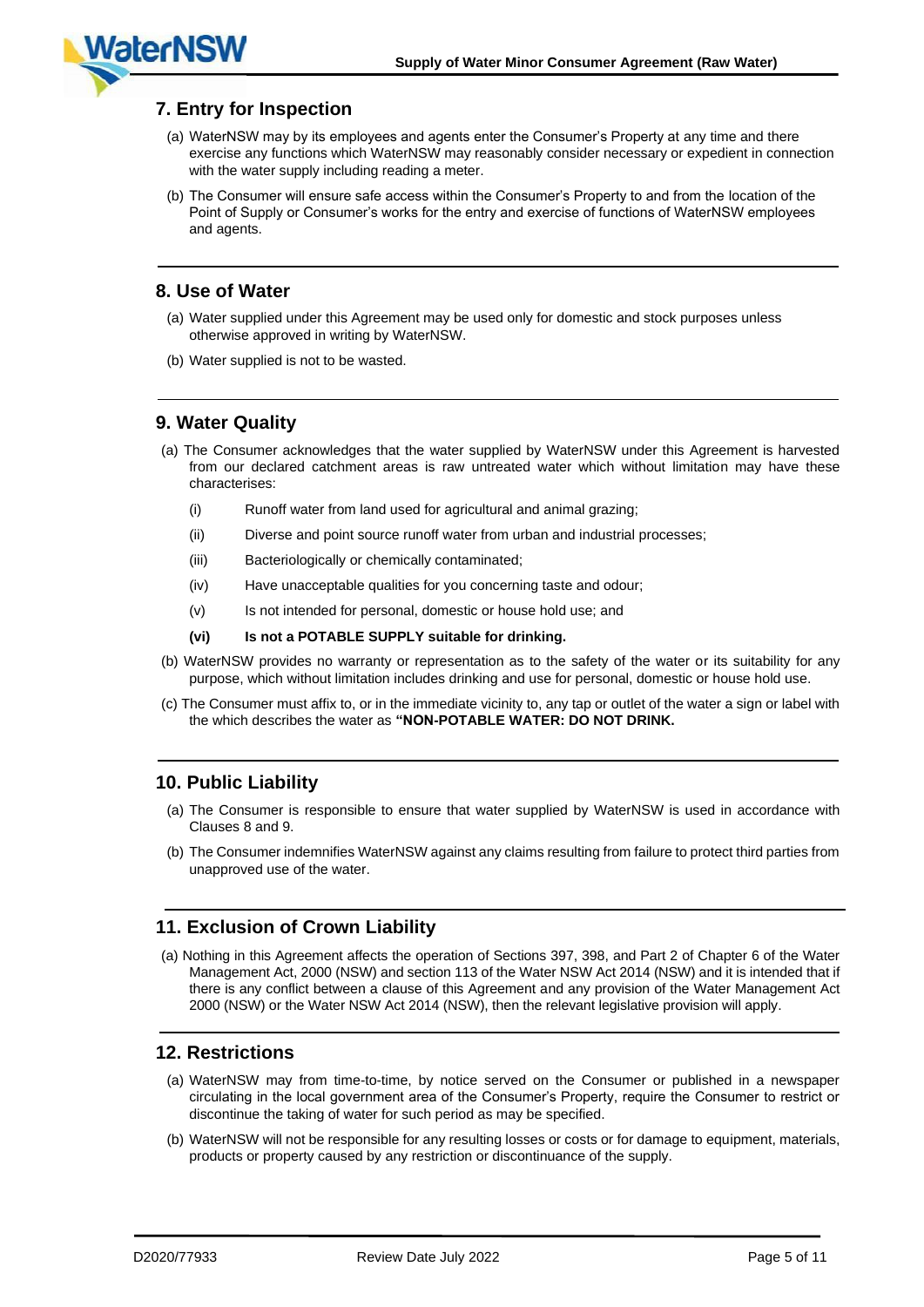# **13. Interruptions to Supply**

**WaterNSV** 

- (a) At the discretion of the Minister or the Government we may interrupt or limit the supply of water and place conditions on its use. The Consumer agrees to comply with the amended conditions of supply.
- (b) Supply to the Consumer may be interrupted at any time. When possible, WaterNSW will give notice of interruptions to the supply (by radio or other means as determined by WaterNSW).
- (c) WaterNSW will not be responsible for any damage to equipment, materials, products or property caused by an interruption to the supply.

*(Note: WaterNSW advises that if the Consumer requires a continuous supply of water then the Consumer should install a water tank adequate to avoid difficulties due to supply interruptions. Such a tank should be located on the Consumer's Property and outside the boundaries of WaterNSW easements and located so that it can fill under mains pressure. The tank will have to meet the Plumbing Code of Australia)*

## **14. Sole Use by Consumer**

The Consumer will not, without WaterNSW's prior consent in writing, sell the water supplied under this Agreement or permit use of supplied water by another person except for the ordinary uses of the Consumer approved by this Agreement in accordance with clauses 8 and 9.

## **15. Charges for Water**

(a) The Consumer must pay the following charges to WaterNSW for the supply:

- (i) a minimum annual payment, **payable in advance**
	- being the product of the 'minimum annual quantity' and the 'unit charge for water'; and
- (ii) an excess water charge
	- being the product of the 'unit charge for water', and the quantity of water taken in excess of the 'minimum annual quantity; ' calculated in regard to a year 1 July to the following 30 June (a "water year").
- (b) Payment of the charges is to be made following service of an invoice (as per Clause 18)

**PROVIDED THAT** where this Agreement is in force for part only of a water year, or where there is a variation (in accordance with Clause 16 in one or both of the *'minimum annual quantity'* or the *'unit charge for water*)*'*, WaterNSW will calculate an adjustment on a pro-rata basis and will determine the amount payable by or refundable to the Consumer, as the case may be.

- (c) The unit rates for the charges referred to in Clause 15(a) at the date of commencement of this Agreement are stated in Schedule 1.
- (d) The method of calculating charges described in sub-clause (a) may be varied by a determination of an independent pricing regulator.
- (e) WaterNSW may charge the Consumer interest on an overdue account balance at the rate determined by IPART.

*(Notes:*

- • *The method for calculating charges and the rates to be charged are determined by an independent pricing*  regulator, currently the Independent Pricing and Regulatory Tribunal which may be replaced by the *Australian Competition and Consumer Commission.*
- •*Invoices may be issued by WaterNSW annually or otherwise at the discretion of WaterNSW.)*

## **16. Variation of Charges**

WaterNSW may vary charges (in accordance with Clause 15) from time-to-time after giving one month's notice to the Consumer.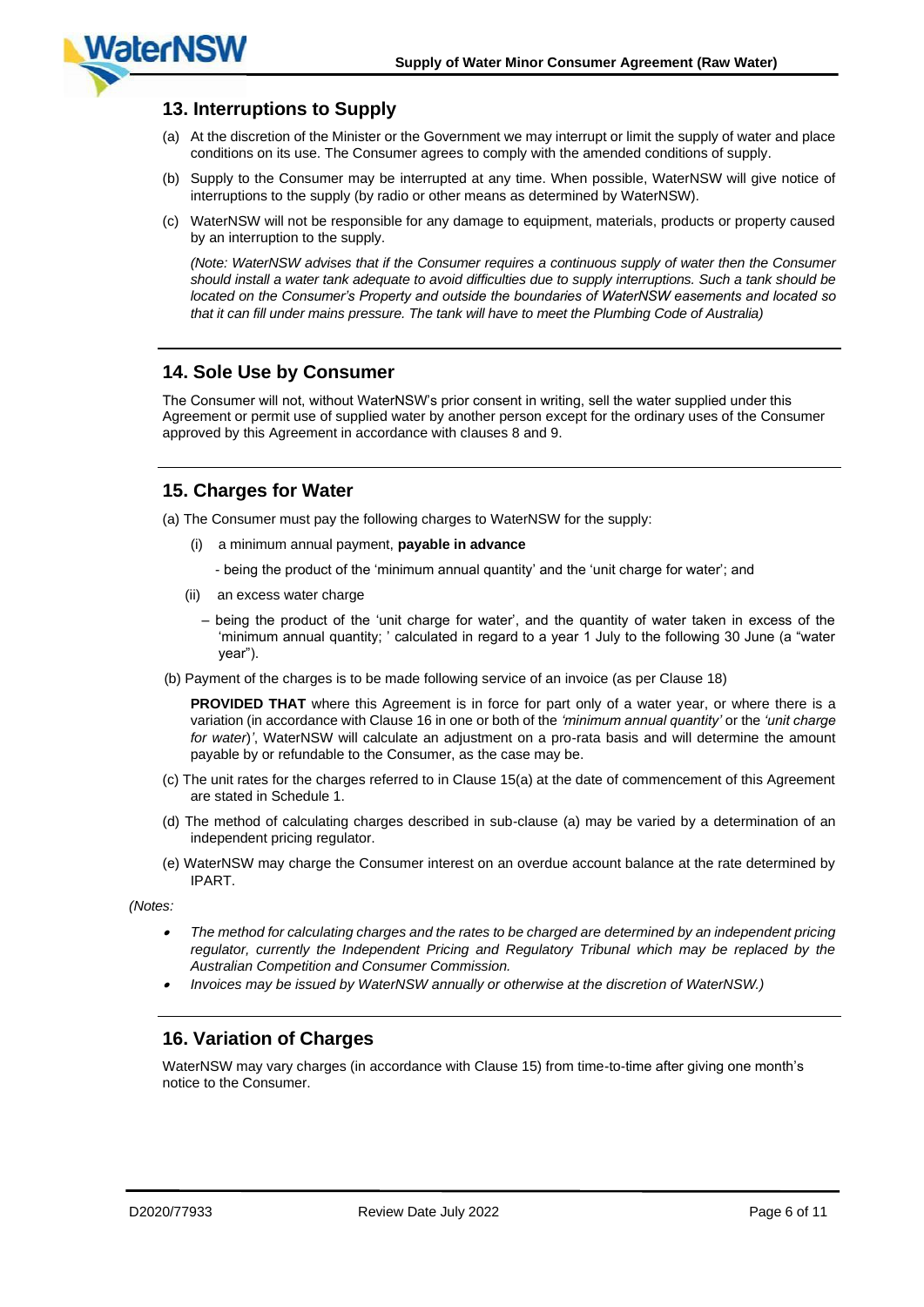

## **17. Notice of Payment**

- (a) Payment, notice or communication to be made or given by the **Consumer to WaterNSW**, are to be made or given as follows:
	- (i) Payments (other than through Australia Post or BPay) are to be by cheque or money order forwarded to WaterNSW, PO Box 1018 Dubbo NSW 2830; and
	- (ii) Other notices or communications are to be forwarded to WaterNSW, PO Box 1018 Dubbo NSW 2830
- (b) Any notice, invoice or communication by **WaterNSW to the Consumer**, other than any which this Agreement permits to be published in a newspaper, will be deemed to have been received by the Consumer:
	- (i) if sent by post to the last place of abode or business of the Consumer known by WaterNSW, on the third business day after posting by WaterNSW; or
	- (ii) if hand delivered to the last place of abode or business of the Consumer known by WaterNSW, on the day of delivery.

#### **18. Payment of Accounts**

#### **18.1 Payment Terms**

The Consumer must pay WaterNSW all amounts payable (whether charges for the supply or for specific charges referred to in this Agreement) **within 30 days** of an invoice being delivered.

#### **18.2 Financial Hardship**

If the Consumer cannot pay their invoice, WaterNSW has a number of options available to them, please contact WaterNSW by:

(a) calling 1300 662 077 or emailing at [Customer.Helpdesk@waternsw.com.](mailto:Customer.Helpdesk@waternsw.com) au; or

(b) writing to: WaterNSW, PO Box 1018, Dubbo NSW 2830.

Details of how WaterNSW can assist you can be found at https://[www.waternsw.com.au/customer-](https://www.waternsw.com.au/customer-service/service-and-help/my-account) service/ [service-and-help/my-account.](https://www.waternsw.com.au/customer-service/service-and-help/my-account) A copy of WaterNSW Debt Management Code of Practice can also be found there.

#### **19. Transfer of Property**

- (a) Subject to clauses 19(b) to 19(d), the Consumer is not permitted to assign or novate any of its rights or obligations under this Agreement to a third party which would include but not be limited to an incoming purchase of the Property.
- (b) If the Property is to be transferred by the Consumer, **not less than 14 days prior notice** must be given in writing to WaterNSW of the intended transfer, the name and address of the proposed transferee and the proposed date of transfer.
- (c) This Agreement will continue to operate until:
	- (i) WaterNSW is advised of the transfer of the Property; and

(ii) all monies due to WaterNSW under this Agreement have been paid.

#### **The Consumer is liable for all monies owing under this Agreement while this Agreement continues.**

*(Note: Upon notification to WaterNSW of a transfer, WaterNSW will read the meter and determine the amount due to WaterNSW under this Agreement and will issue an invoice to the Consumer.)*

(d) If the Consumer fails to advise WaterNSW of the transfer of the Property and WaterNSW subsequently is satisfied that a transfer has taken place, WaterNSW reserves the right to make a new agreement with the transferee. In such event, this Agreement will continue but only with respect to any continuing obligations to pay monies under this Agreement to WaterNSW.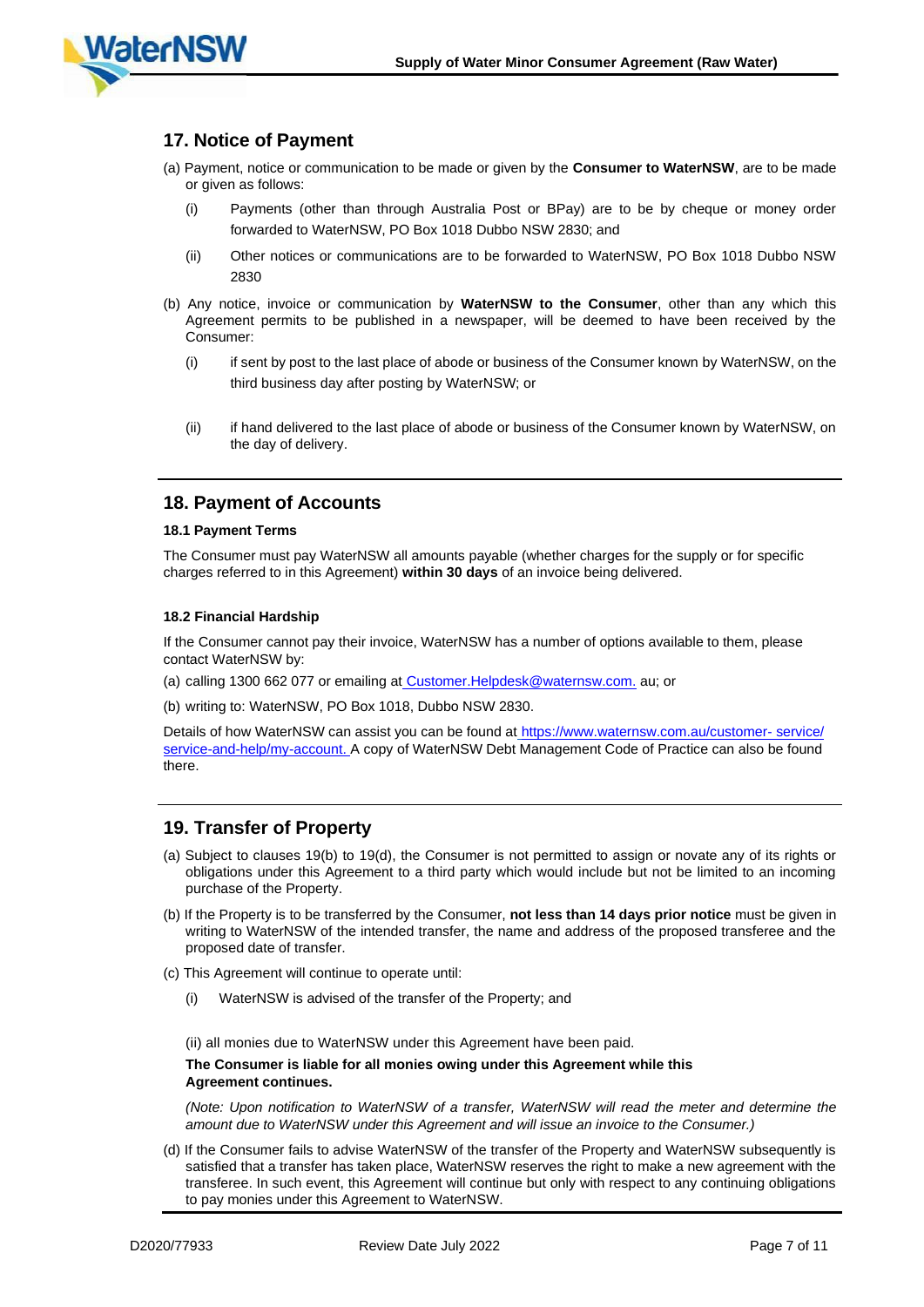

#### **20. Disconnection and Reconnection**

- (a) WaterNSW may (without prejudice to any accrued right) disconnect the supply if the Consumer commits a breach of any of these clauses.
- (b) Grounds for disconnection include but are not limited to:
	- (i) the Consumer's connection and plumbing not being compliant with the Plumbing Code of Australia
	- (ii) failure to advise WaterNSW of connection of the Consumer's supply to a water storage
	- (iii) the unauthorised use of the water
	- (iv) tampering with the water meter
	- (v) supplying water to third parties and
	- (vi) non-payment of invoices.
- (c) A 'disconnection fee' (refer Schedule 1) is payable by the Consumer whenever a disconnection occurs.
- (d) The Consumer must pay a reconnection fee to WaterNSW for restoration of the supply following disconnection. Reconnection will occur as soon as possible after WaterNSW is satisfied that there is no unresolved breach of any clause of this Agreement including the requirement for payment of invoices.

#### **21. Termination of Agreement**

#### **21.1 By the Consumer**

The Agreement may be terminated by the Consumer giving WaterNSW not less than 14 days' notice in writing of a wish to terminate. Termination will occur on an agreed date or else upon payment of any monies due to WaterNSW from the Consumer.

#### **21.2 By WaterNSW**

(a) WaterNSW may:

- (i) suspend or terminate this Agreement; or
- (ii) suspend, withdraw or vary all or any of these clauses, by giving
- to the Consumer not less than 1 months' notice in writing.
- (b) Suspension under this clause does not apply to Clause 15. The obligation to pay charges under Clause 15 continues notwithstanding suspension unless otherwise agreed by WaterNSW.

#### **The Consumer is totally liable for all monies owing under this Agreement while this Agreement continues.**

#### **22. Complaints or Disputes**

- (c) WaterNSW will address all complaints or disputes about WaterNSW performance under this Agreement in accordance with WaterNSW Feedback and Complaints Handling Policy which is found at [www.waternsw.com.au.](http://www.waternsw.com.au/)
- (d) The Consumer has the right to refer any complaint or dispute to an external agency for review. External agencies are:
	- (i) The Energy and Water Ombudsman, New South Wales (EWON). Full details are available from EWON which provides its services free of charge;
	- (ii) New South Wales Consumer and Tenancy Tribunal (NCAT) which may hear and determine claims about services provided by us; or
	- (iii) Other legal avenues which may include the courts.

#### **Fish River Customer Council**

Oberon Council and Lithgow City Council are members of the Fish River Customer Council which consults with WaterNSW concerning the operation of the water supply scheme. Those Councils have agreed to represent the interests of minor consumers of the Fish River water supply scheme. If you have issues which you would like to be considered by the Customer Council please contact your representative Council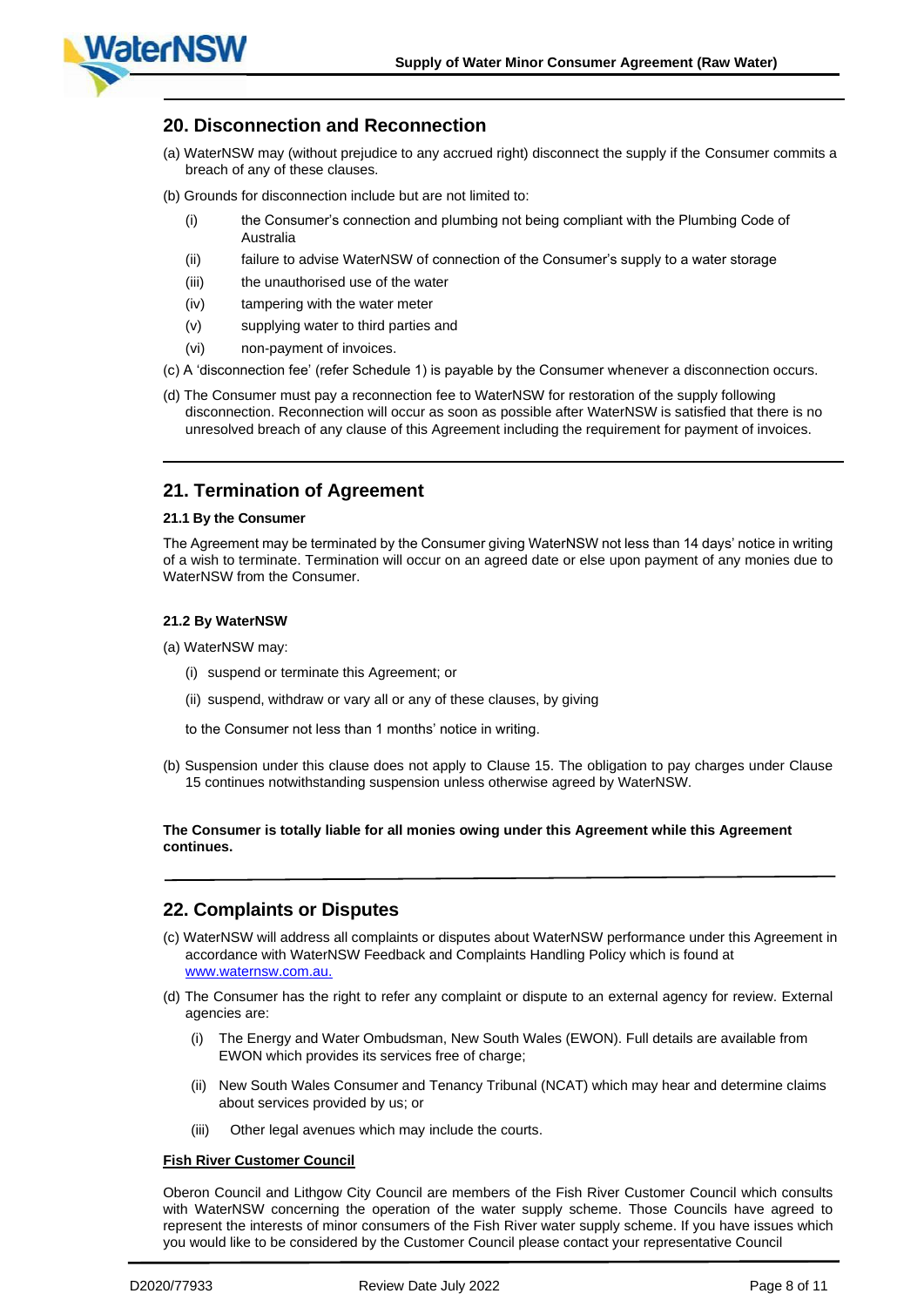

#### **23. Privacy**

- (a) WaterNSW will treat your person information according to the provisions of the Privacy and Personal Information Act 1998 (NSW), the Information Privacy Principles in the Act and WaterNSW Privacy Policy.
- (b) WaterNSW may exchange information provided by you (including personal information) with other external agencies for any matter relating to this Agreement.
- (c) To the extent permitted by law WaterNSW may exchange information about your credit worthiness and standing with credit reporting agencies and our suppliers and contractors.
- (d) WaterNSW may recover our reasonable costs associated with the recovery of a debt which become due and payable under this Agreement.

#### **24. Public Disclosure Obligations**

- (a) The Consumer acknowledges and agrees that disclosure by WaterNSW of all of or any part of the Agreement may be required:
	- (i) under any current laws including:
		- A. the Government Information (Public Access) Act 2009 (NSW);
		- B. the Ombudsman Act 1984 (NSW); or
		- C. Government Sector Finance Act 2018 (NSW);
	- (ii) under any future laws;
	- (iii) in the course of the official duties of a Minister or the State;
	- (iv) to satisfy requirements of parliamentary accountability;
	- (v) in annual reports of the State or the Commonwealth;
	- (vi) pursuant to policies of the New South Wales government;
	- (vii) to satisfy any other recognised public requirement; or
	- (viii) as part of any pricing review process requested by IPART or

ACCC, (each a "**Public Disclosure Obligation**").

- (b) The Consumer must, as its own cost and expense, use all reasonable endeavours to assist WaterNSW in meeting its Public Disclosure Obligations in relation to the subject matter of this Agreement.
- (c) The Consumer must clearly identify any documents or information that it considers to be confidential to them and may request that such documents or information not be published or disclosed.
- (d) WaterNSW may consider any request from the Consumer but WaterNSW is under no obligation not to publish or disclose any document or information referred to it under this clause 25.
- (e) Where WaterNSW has previously accepted that information or documentation referred to it under this clause 25 will not be published or disclosed, the WaterNSW may at any time amend or alter that decision.

#### **25. Governing Law**

This Agreement is governed by the laws of New South Wales and each party irrevocably and unconditionally submits to the non-exclusive jurisdiction of the courts of New South Wales.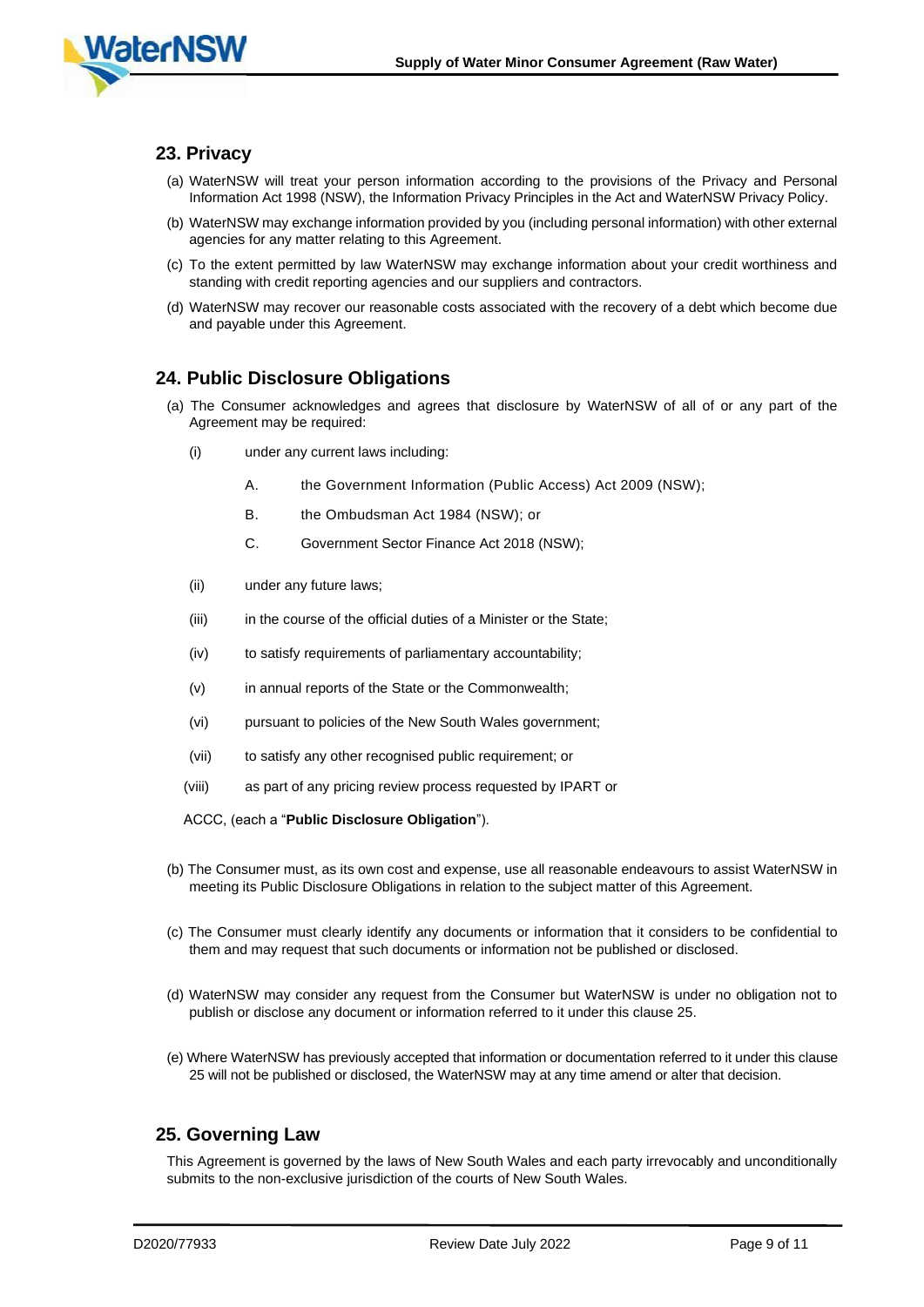

## **Schedule 1 – Fish River Water Scheme Charges**

# **FISH RIVER WATER SUPPLY**

# **MINOR CONSUMER AGREEMENT**

# **SCHEDULE 1**

| <b>CLAUSE</b> | <b>DESCRIPTION</b>                                                                            | <b>RATE/AMOUNT</b>                   |
|---------------|-----------------------------------------------------------------------------------------------|--------------------------------------|
| 6(b)          | <b>Connection Fee</b><br>Low Complexity<br><b>Medium Complexity</b><br><b>High Complexity</b> | \$926.38<br>\$3,512.39<br>\$7,181.32 |
| 15(a)         | Minimum Annual<br>Quantity / Meter                                                            | 200 KL                               |
| 15(a)         | Unit Charge for<br>Water<br><b>Access Charge</b>                                              | \$0.49                               |
| 15(a)         | <b>First Tier Usage</b><br>Rate<br><b>Volumetric Charge</b>                                   | \$0.33                               |
| 15(a)         | <b>Second Tier</b><br><b>Usage Rate</b><br><b>Volumetric Charge</b>                           | \$0.82                               |
| 20(a)         | <b>Disconnection Fee</b>                                                                      | \$260.80                             |

Rates effective 1 October 2021 – subject to change – re[view](http://www.waternsw.com.au/) [www.waternsw.com.a](http://www.waternsw.com.au/)u for current charges.

**Note:**

- **1. Tier 2 Charges apply for all water used in excess of the Minimum Annual Quantity.**
- **2. Charges identified are for the period from 1 October 2021 to 30 June 2022**